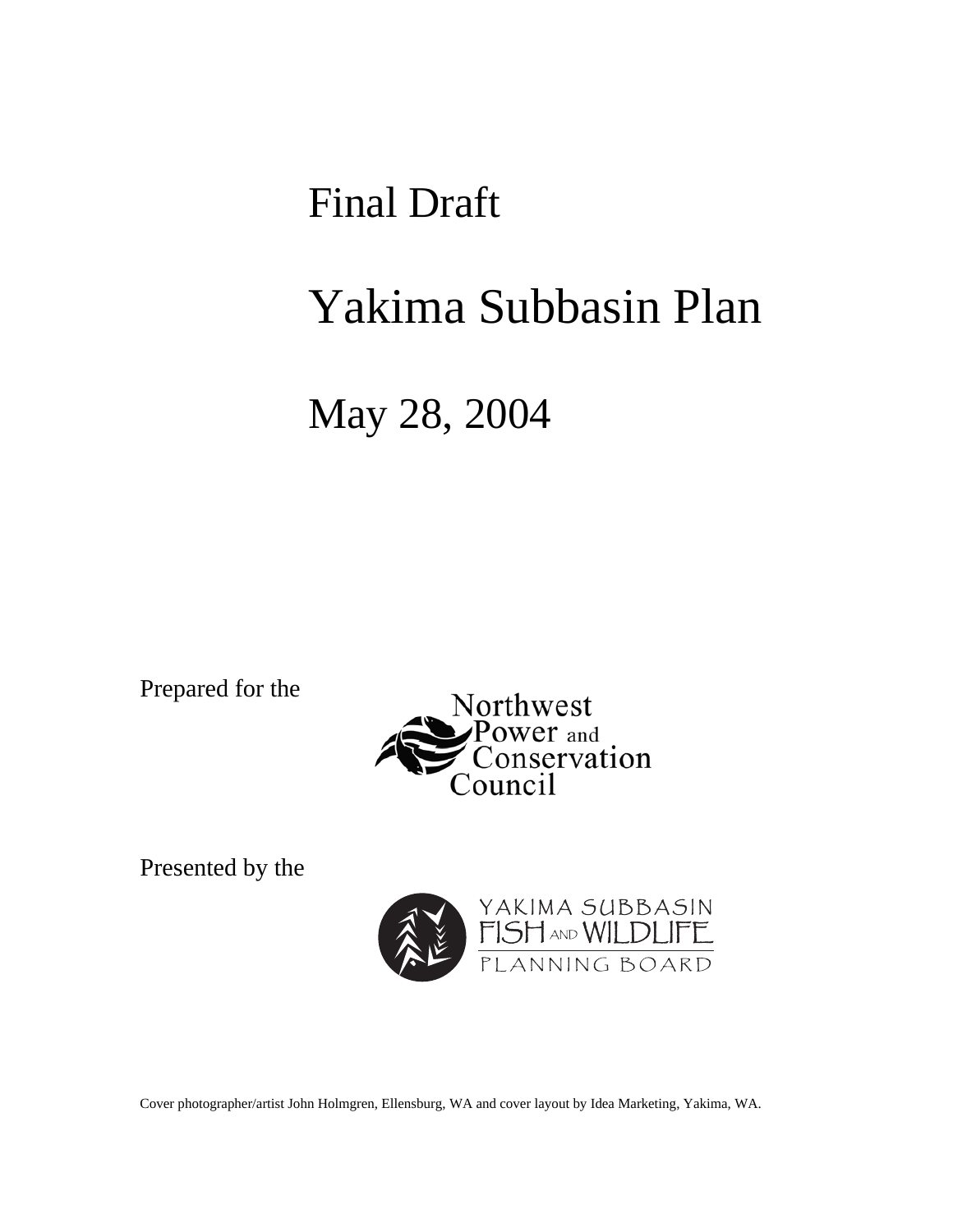#### **Disclaimer**

The Northwest Power and Conservation Council intended the production of this subbasin plan to be a collaborative effort. Therefore, any party with information relevant to existing natural resources and conditions within the Yakima Subbasin was provided an opportunity to participate in the production of this document. Consequently, the document was created using information collected from many sources. The parties participating in the development and submission of this Plan do not imply that they agree with or otherwise support all or any of the information submitted by any other party. All parties reserve the right to respond to and refute any information within this plan or any document appended to the same, as they may deem appropriate.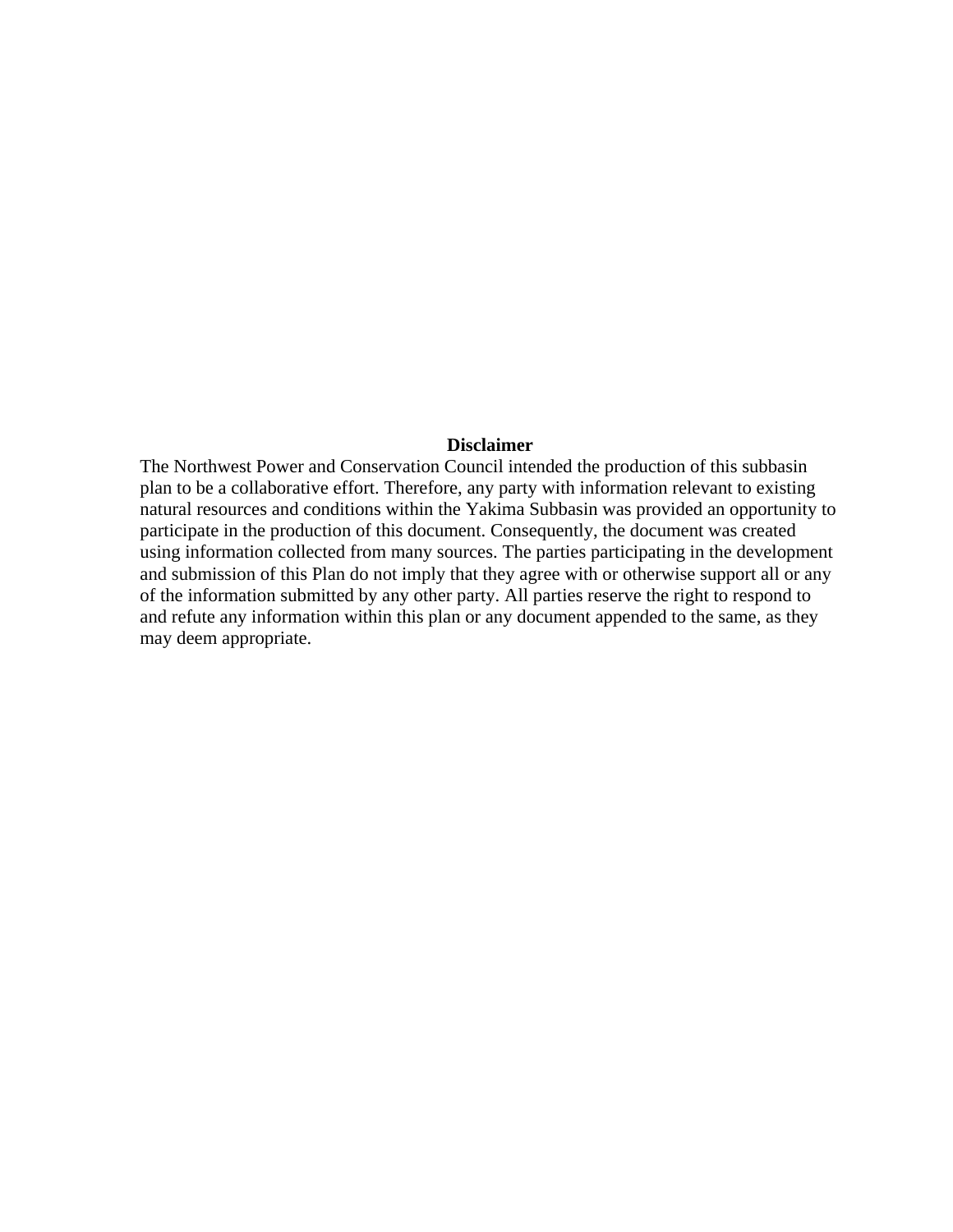May 27, 2004

Mark Walker, Director of Public Affairs Northwest Power and Conservation Council 851 SW 6th Ave, Suite 1100 Portland, OR 97204

Subject: Submittal of the *Yakima Subbasin Plan* for ISRP Review and Comment

Dear Mr. Walker:

The Yakima Subbasin Fish and Wildlife Planning Board (YSPB) is pleased to submit the attached *Yakima Subbasin Plan* to the Northwest Power and Conservation Council for review by the Independent Science Review Panel (ISRP). The Board looks forward to a presentation of the plan to the ISRP on June 14 and 15, and to comments regarding the adequacy of the plan that the ISRP may forward to the Board upon the conclusion of its review. In submitting this plan, the Board recognizes the considerable contributions made by citizens, special interests, agencies, and participating governments within the basin over the past year.

To the extent practicable, the submitted plan has been prepared in accordance with the Council's Technical Guide for Subbasin Planners. Meaningful public participation in the planning process was aggressively pursued and achieved through a Public Involvement Program that included print and electronic media; internet access and web-site; distributed informational materials; staff presentations to interest groups and agencies; a newsletter, multiple local workshops and public meetings/hearings in each county jurisdiction and at the Yakama Nation; use of advisory committees; and a comment/response feedback loop that included Board review, in open meetings, of all comments and responses on the *Public Review Draft of the Yakima Subbasin Plan*. This submittal includes the record of public comments and responses (see enclosed CD for this table and minority report).

At the conclusion of the ISRP review, the Board will conduct additional local public workshops for the general public, interest groups, and elected officials. In response to the ISRP comments, the Board will sponsor meetings with local City Councils, County Commissioners, and the Yakama Nation to review key findings in response to ISRP comments.

The Board notes that its submittal is voluminous. In order to present an adequate assessment, inventory, and management plan, the resulting length is unavoidable. The Yakima Basin is large: 200 miles long, 3.9 million acres, with elevations that range from 8,000 to 400 feet. The basin's geomorphology is complex and diverse and the precipitation pattern quite varied, as a consequence so is its biology. Within this landscape, there has been over one hundred years of water resources use and development in the basin that has resulted in a regulated flow. While the regulated flow and other land use development provides significant economic benefits to area communities, it may have in some cases and areas adversely impacted the productivity of aquatic and terrestrial species in the Yakima Subbasin. This plan addresses key limiting factors to fish and wildlife species in this watershed and provides strategies to address these factors.

We appreciate this opportunity to develop and submit the *Yakima Subbasin Plan* to the Council for your review. Let us know if we can be of further assistance.

Sincerely,

Leo Bowman James Lewis YSPB Chair YSPB Vice Chair

Benton County Commissioner Yakima County Commissioner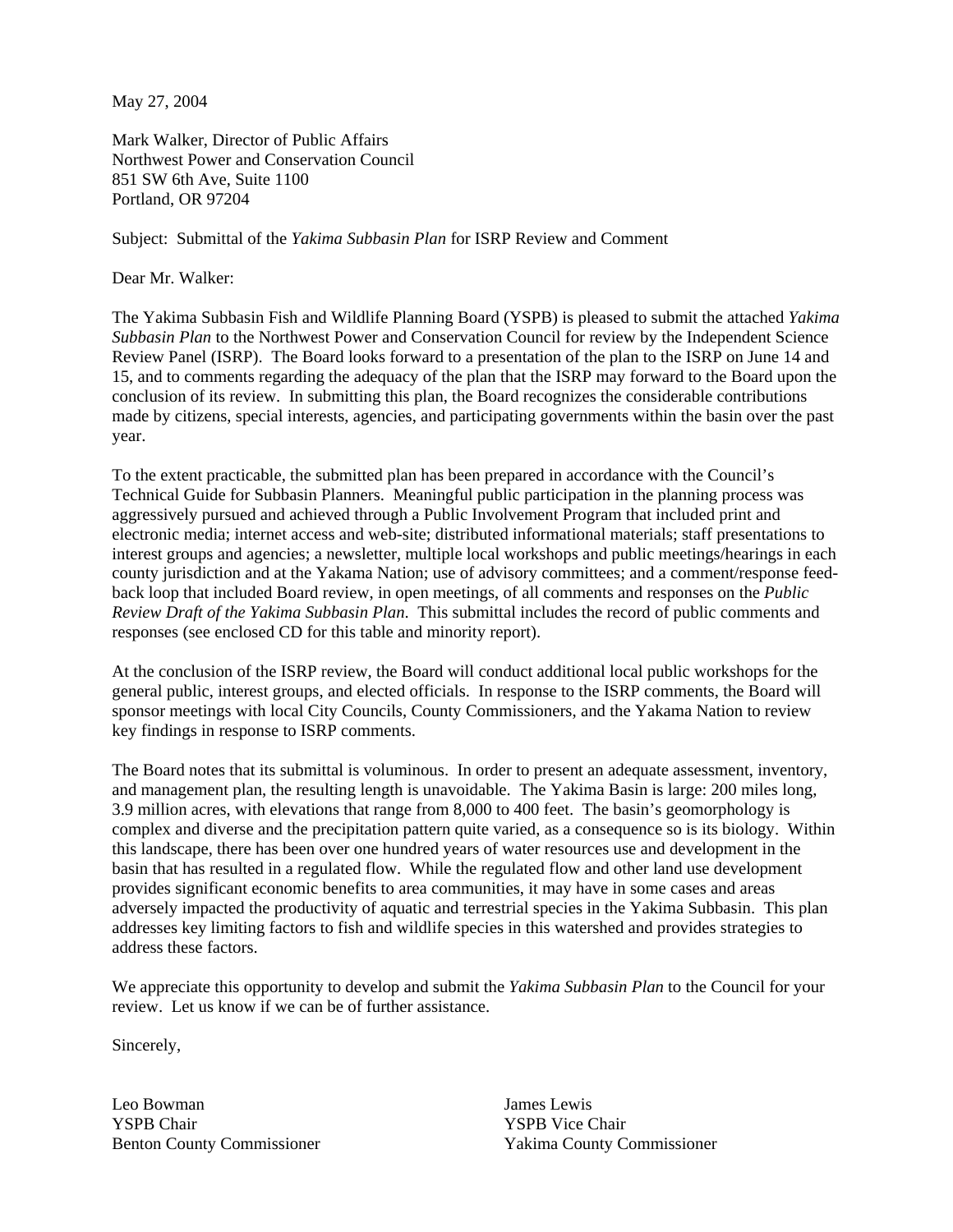# **Acknowledgement**

The Yakima Subbasin Fish and Wildlife Planning Board (YSPB) guided the planning process for the development of the 2004 *Yakima Subbasin Plan*. The Board is comprised of elected officials from local governments throughout the subbasin, and meets regularly to work with staff and the public. Throughout 2003 and 2004, the YSPB directed the development of the *Yakima Subbasin Plan* with the support of staff, consultants, and multiple committees. The general public assisted by reviewing the *Public Review Draft of the Yakima Subbasin* and providing significant input during the comment period, and at the onset and throughout this process. The public comments and responses to these comments are available on the enclosed CD.

The Board recognizes the considerable contributions made by citizens, interest groups, agencies, participating governments, and especially to the staff and committees of the YSPB. The Yakima Subbasin staff and the committee members dedicated significant time, energy, and expertise to this planning effort. The Board acknowledges the dedication, cooperation, and commitment needed in order to develop a plan that reflects local priorities, meets the requirements outlined by federal statues, and is technically sound. The organizational structure of the YSPB is depicted below.



#### **Organization Structure of the Yakima Subbasin Fish and Wildlife Planning Board**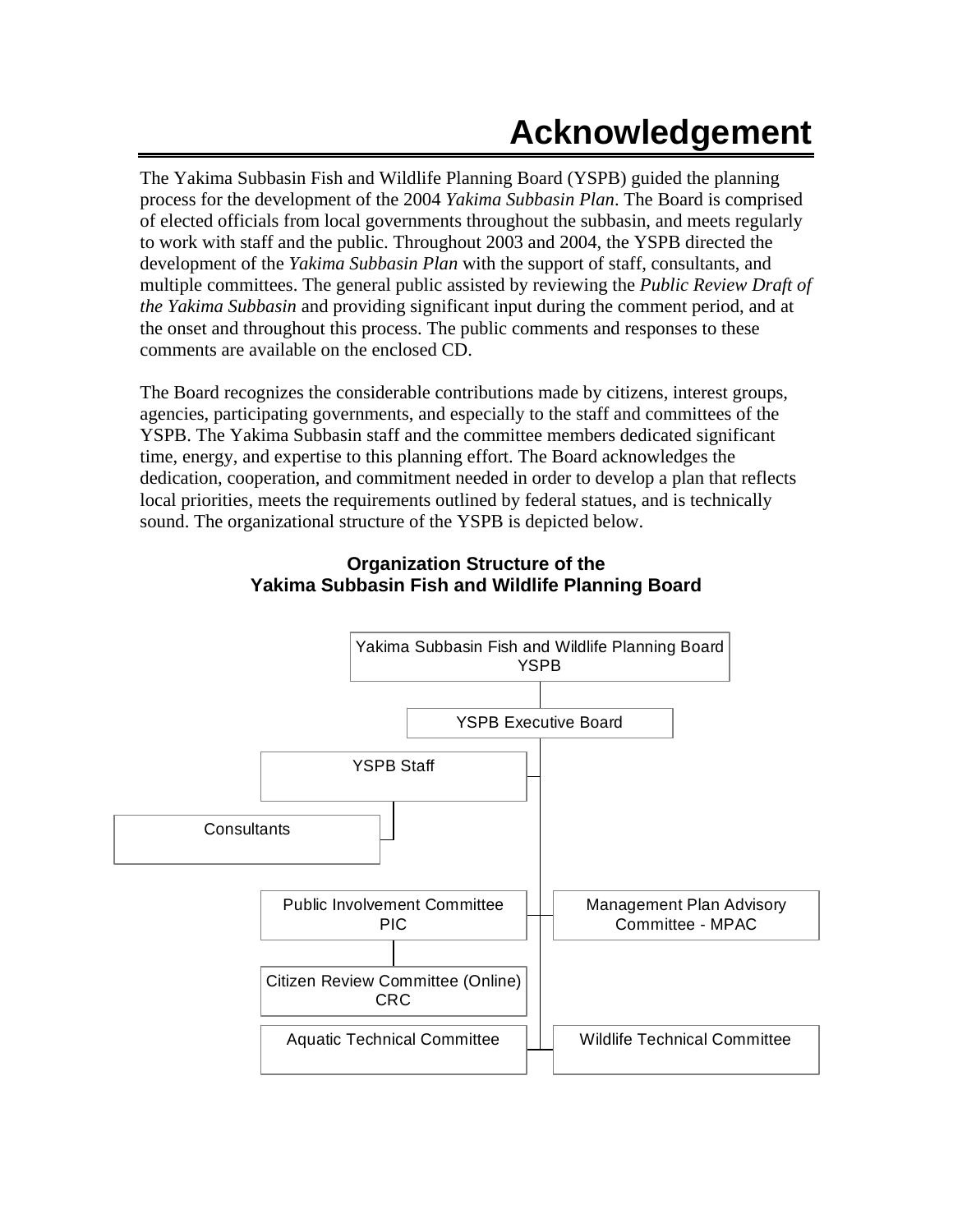# **Yakima Subbasin Plan Table of Contents**

### **Executive Summary**

### **Subbasin Overview-Chapter 1**

### **Assessment-Chapter 2**

### **Inventory-Chapter 3**

### **Management Plan-Chapter 4**

### **References/Definitions**

### **Appendices**

Appendices, along with the full Yakima Subbasin Plan and comments from the Public Review draft, are included on a CD behind the appendices tab.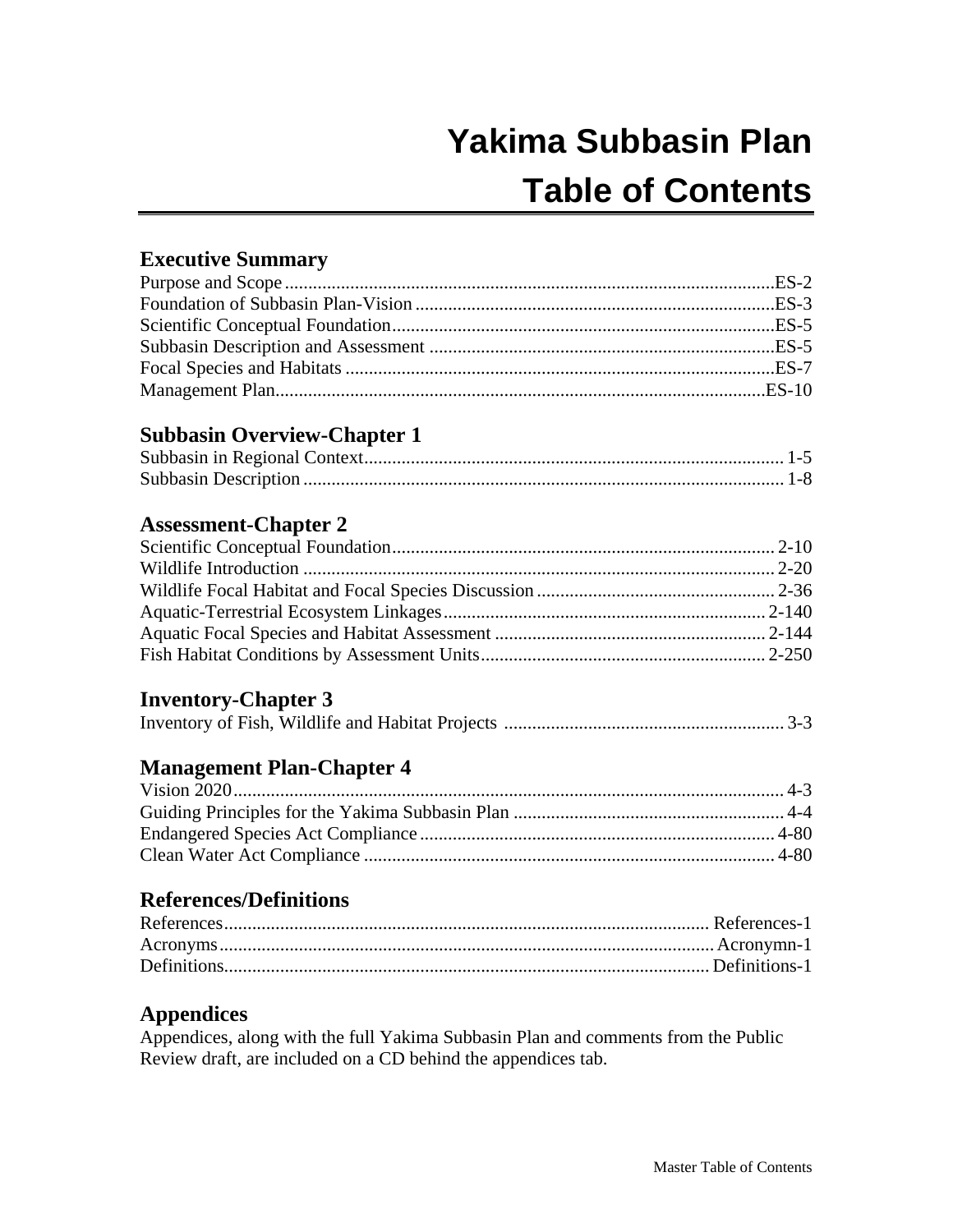# **Table of Contents: Executive Summary**

| 1            |                |                                                            |  |
|--------------|----------------|------------------------------------------------------------|--|
|              | 1.1            |                                                            |  |
| $\mathbf{2}$ |                |                                                            |  |
|              | 2.1            |                                                            |  |
|              | 2.2            |                                                            |  |
| 3            |                |                                                            |  |
|              | 3.1            |                                                            |  |
|              | 3.2            |                                                            |  |
|              | 3.3            |                                                            |  |
|              | 3.4            |                                                            |  |
|              | 3.4.1          |                                                            |  |
|              | 3.4.2          |                                                            |  |
| 4            |                |                                                            |  |
|              | 4.1            | Limiting Factors, Biological Objectives, and Strategies 10 |  |
|              | 4.2            |                                                            |  |
|              | 4.2.1          |                                                            |  |
|              | 4.2.2<br>4.2.3 |                                                            |  |
| 5            |                |                                                            |  |
|              | 5.1            |                                                            |  |

## **List of Tables**

| Table ES-1. Members of the Yakima Subbasin Fish and Wildlife Planning Board.  2 |  |
|---------------------------------------------------------------------------------|--|
|                                                                                 |  |
|                                                                                 |  |
|                                                                                 |  |
| Table ES-6. Focal species selection matrix for the Yakima Subbasin Plan.  9     |  |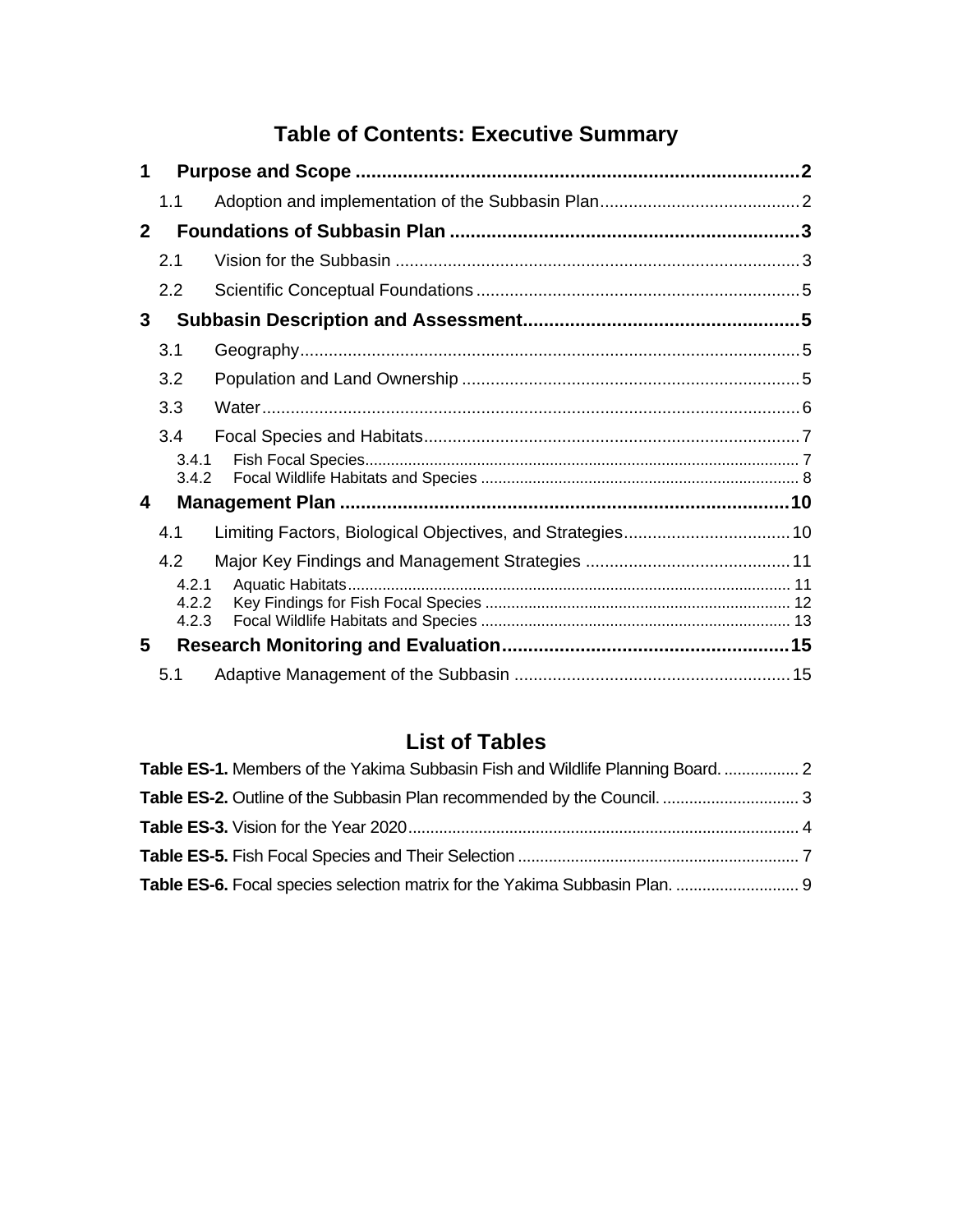## **1 Purpose and Scope**

The Yakima Subbasin Fish and Wildlife Planning Board (YSPB) consists of representatives from the Yakama Nation and local governments in the Yakima River basin (Table ES-1). The Mission of the Board is to:

"Restore sustainable and harvestable populations of salmon, steelhead, and other at-risk species through collaborative, economically sensitive efforts, combined resources, and wise resource management of the Yakima Basin."

To implement this mission, the Board contracted with the Northwest Power and Conservation Council (Council) to draft a Yakima Subbasin Plan and submit that plan to the Council.

**Table ES-1.** Members of the Yakima Subbasin Fish and Wildlife Planning Board.

| City of Ellensburg           | Y |
|------------------------------|---|
| <b>City of West Richland</b> | С |
| City of Yakima               | т |
| City of Sunnyside            | в |
| City of Kennewick            | С |
| <b>Yakima County</b>         | С |
| City of Prosser              | С |
| City of Roslyn               |   |

akama Nation ity of Richland own of Granger enton County ity of Selah ity of Benton City ity of Union Gap

The contractually required purpose of the Yakima Subbasin Plan (YSP) is the protection and restoration of fish and wildlife. It is not a comprehensive document that directly addresses other issues within the basin. The YSPB is aware of the narrow focus of the YSP, and intends to ensure that the plan will complement rather than conflict with other ongoing resource objectives within the basin. In addition, the implementation of the YSP can enhance the existing fabric of custom and culture, and economic objectives of the Yakima Basin.

### **1.1 Adoption and implementation of the Subbasin Plan**

The Council has published recommendations for the form and content of Subbasin Plans. Table ES-2). The Subbasin Plan describes to the Council the most effective ways that the Council and the Bonneville Power Administration (BPA) can meet their obligations in the Yakima Subbasin to mitigate the impacts on fish and wildlife resources from the construction and operation of the Federal Columbia River Power System (FCRPS). The Pacific Northwest Electric Power Planning and Conservation Act requires that such impacts be mitigated. The Subbasin Plan consists of prioritized, non-regulatory strategies to restore lost or degraded habitat functions using BPA ratepayer funds that are currently spent annually for restoration in the basin, but not according to any deliberately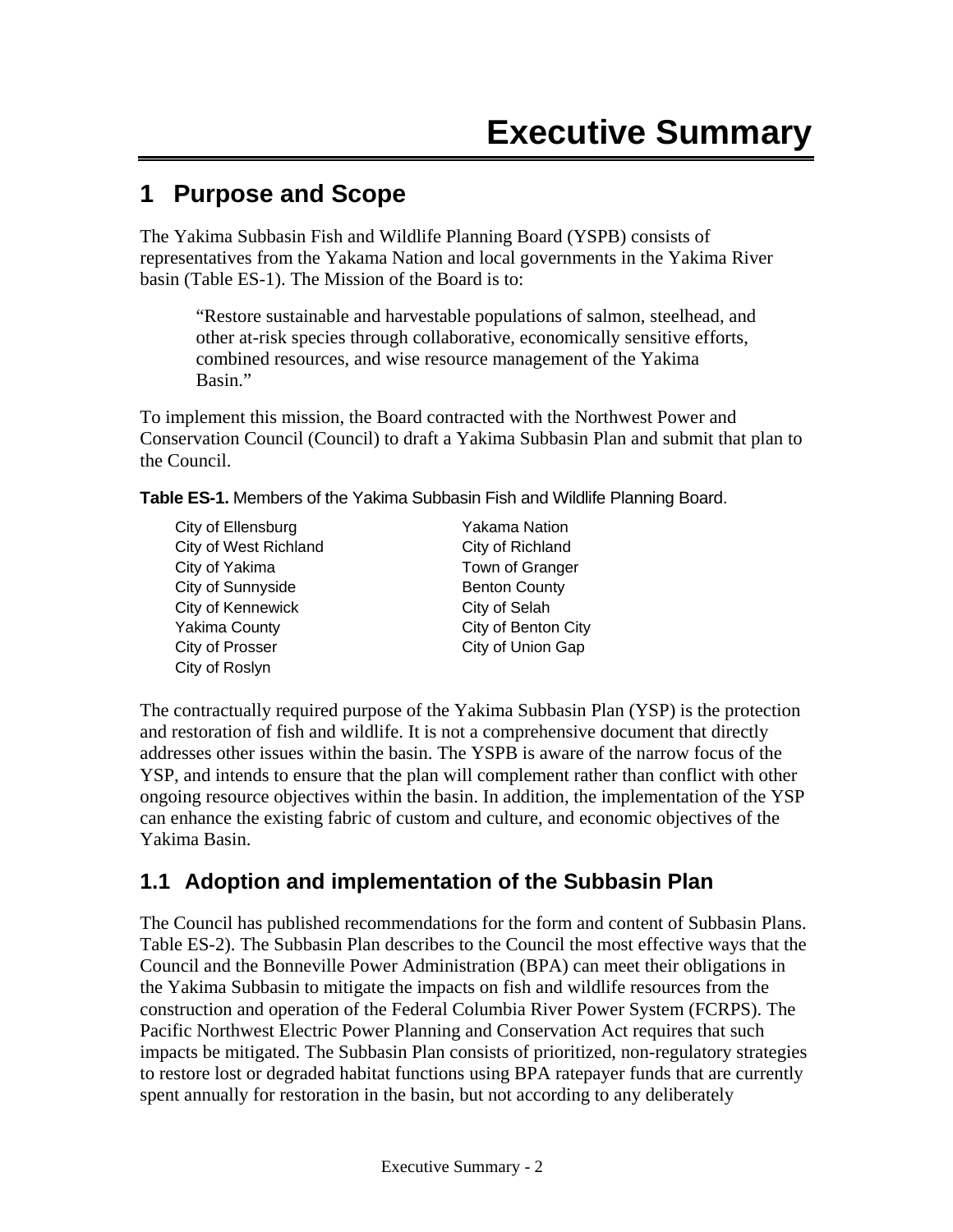conceived approach that defines and prioritizes clear objectives, and can measure results. Strategies in the Subbasin Plan are directed at protecting and restoring the functions of natural processes within the basin. They include ways to restore and reconnect fragmented habitat areas; protect existing critical habitat areas that are currently functioning at a high level; increase instream flows and return seasonal flows to a more natural flow regime; augment natural and artificial water storage; restore water temperatures in different parts of the basin to more natural levels; and restore sediment transport and sources of large woody debris. The plan also identifies the need to fund personnel to improve management of natural resources, to monitor and research the relationships between management actions and the health of the resource, and other actions that protect or restore natural resources functions that have been negatively impacted by the FCRPS.

The strategies identified within the plan do not involve land use regulation, but instead rely on willing parties to voluntarily apply for grant funds, participate in BPA funded programs, or use BPA funding to supplement existing programs that benefit fish and wildlife resources

|      | Introduction                | Introduction to the plan and subbasin overview        |  |
|------|-----------------------------|-------------------------------------------------------|--|
| Ш.   | Subbasin Assessment         | Focal Species, Environmental Conditions, Ecological   |  |
|      |                             | Relationships, Limiting Factors, Synthesis            |  |
|      |                             |                                                       |  |
| III. | Inventory                   | Summary of existing projects and programs             |  |
|      |                             |                                                       |  |
| IV.  | Management Plan             | Development of subbasin vision                        |  |
|      |                             | Development of subbasin biological objectives         |  |
|      |                             | Development and prioritization of subbasin strategies |  |
|      |                             | Research, Monitoring, and Evaluation plan             |  |
|      |                             | Endangered Species and Clean Water Act considerations |  |
| V.   | <b>Technical Appendices</b> | References, maps, supporting documentation            |  |

|  | Table ES-2. Outline of the Subbasin Plan recommended by the Council. |  |  |
|--|----------------------------------------------------------------------|--|--|
|--|----------------------------------------------------------------------|--|--|

The Yakima Subbasin Plan will be submitted to the Council on May 28, 2004. The Council will then undertake both scientific and public review of the almost 60 Subbasin Plans that will be submitted from across the entire Columbia Basin. Following this review process, the Council will adopt these plans as amendments to the Columbia Basin Fish and Wildlife Program in late 2004.

# **2 Foundations of Subbasin Plan**

## **2.1 Vision for the Subbasin**

The Vision and Guiding Principles were crafted by the YSPB as the local policy input to the Subbasin Plan and the driver for selection of Plan's objectives and strategies for restoration of fish and wildlife habitat and populations.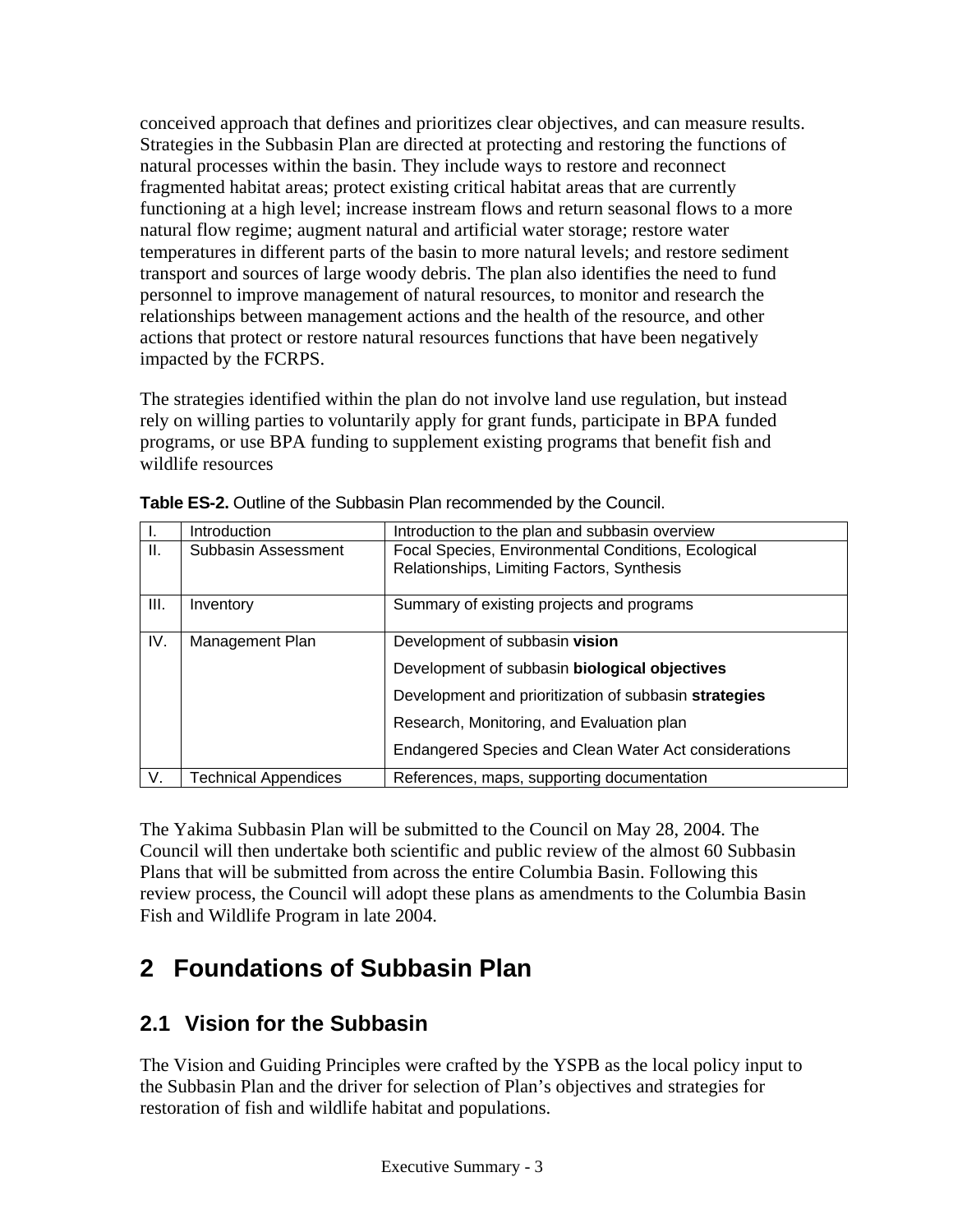The Vision describes the desired future condition in terms of a common goal for the subbasin. The Vision is qualitative and reflects the policies, legal requirements and local conditions, and values and priorities of the subbasin in a manner that is consistent with the Vision described for the Columbia Basin in the Council's program. The Vision will provide the guidance for implementing actions intended to carry out the Plan's biological objectives and strategies for the subbasin.

#### **Table ES-3.** Vision for the Year 2020

Yakima River Basin communities have restored the Yakima river basin sufficiently to support selfsustaining and harvestable populations of indigenous fish and wildlife while enhancing the existing customs, cultures, and economies within the basin. Decisions that continuously improve the river basin ecosystem are made in an open and cooperative process that respects different points of view and varied statutory responsibilities, and benefits current and future generations.

#### **Guiding Principles for the Yakima Subbasin Plan**

- 1) That the natural environment including its fish and wildlife resources is the cultural heritage that is common to the diversity of human existence. The underlying premise of the YSPB's *Mission* and *Vision* is to prepare and implement a balanced plan of action that plays a key role in the long-term sustainability of our common cultural heritage within the Yakima Basin.
- 2) That the quality of water and a near natural timing and quantity of water flow (normative hydrograph) are principle indicators of a healthy river ecosystem.
- 3) That the Yakima Subbasin Plan enhances the Yakama Nation's continued exercise of Treaty Reserved and aboriginal rights for religious, subsistence, commercial and recreational use of natural resources;
- 4) That the Yakima Subbasin Plan is based on voluntary participation;
- 5) That the processes of plan preparation, implementation, and amendment, be open and equitable;
- 6) That the costs of plan actions be estimated in relation to benefits. Alternatives that achieve the benefits relative to costs are preferred. Costs of habitat/species restoration should be mitigated and distributed equitably;
- 7) That the science, strategies and art of restoring ecosystems is yet evolving, hence programs and actions must be monitored and evaluated for effect and may be altered as necessary;
- 8) That balanced sustainable resources management recognizes these basic precepts: a) that the physical and biological environments are functionally interdependent relative to productivity; b) that at any level of function, productivity is finite; c) without actions to restore degraded functions, and to protect, avoid and mitigate impacts to the physical and biological environment, the increasing demands of human population growth would reduce productivity to zero, with unacceptable costs to the cultures and economies of the subbasin.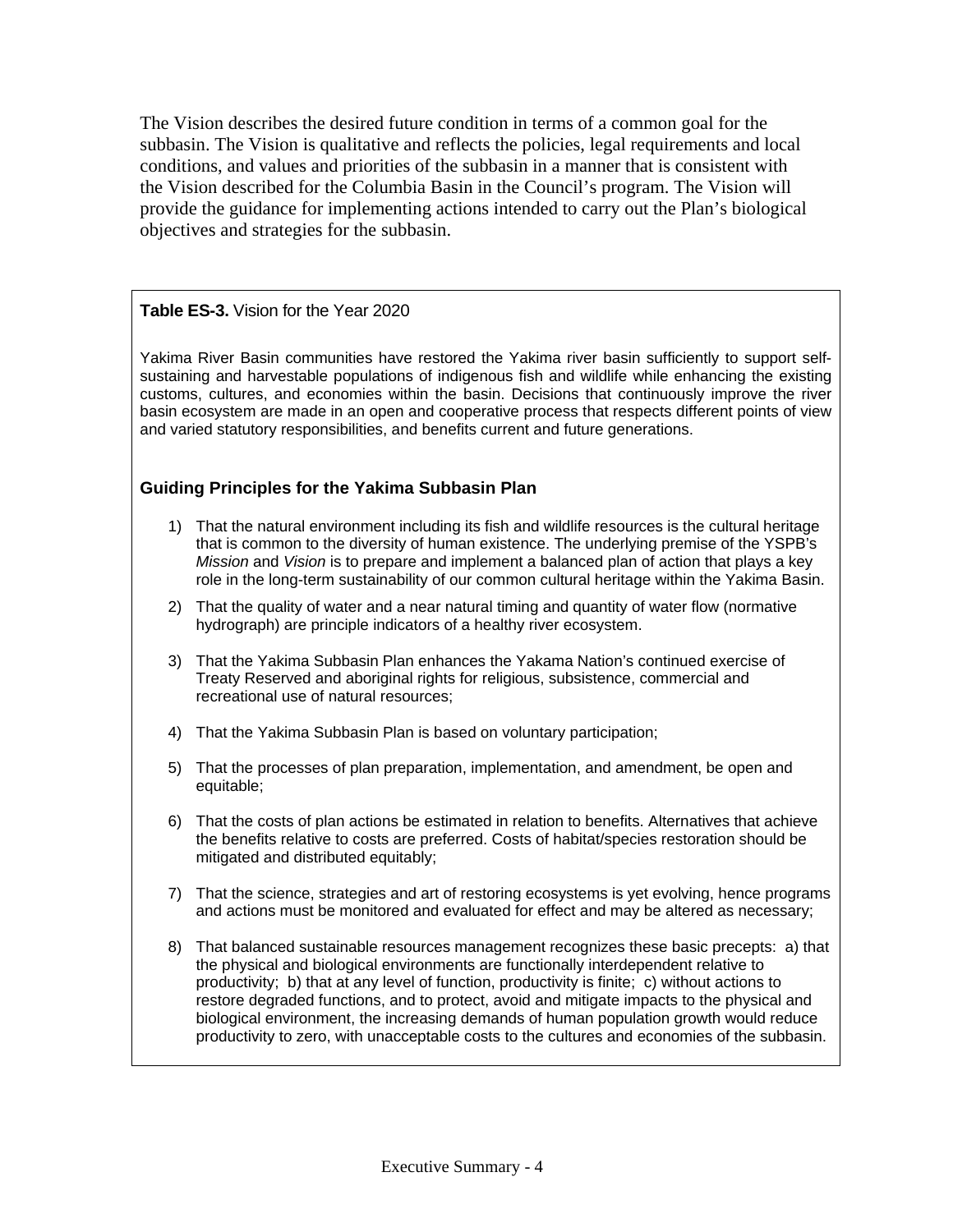## **2.2 Scientific Conceptual Foundations**

A conceptual foundation is a set of theories, principles, and assumptions which describe the current scientific understanding of how a system functions. It determines how information is interpreted, what problems are identified and, as a consequence, it also determines the range of appropriate solutions to achieve desired management goals. The Conceptual Foundation for the Yakima Subbasin Plan (see Chapter 2, pages 2-11 to 2-19) recognizes the need for integrated management of fish and wildlife resources, which includes consideration of the human-based economic and cultural aspects of the ecosystem. It also discusses the ways in which the environment in the subbasin has changed since the 1850s, and how understanding these changes is key to understanding both the changes in fish and wildlife populations and the most effective methods to restore those populations.

The term pre-1850s was used in the plan to identify a baseline describing the environmental conditions that sustained fish and wildlife in the basin prior to the major alterations of the basin ecosystem that began at the onset of increased settlement in the latter half of the  $19<sup>th</sup>$  century. Identification of a baseline or benchmark against which to measure existing conditions is fundamental to the design, implementation, and monitoring of restoration and protection strategies identified in the plan.

# **3 Subbasin Description and Assessment**

## **3.1 Geography**

The Yakima River basin is located in south central Washington and contains a diverse landscape of rivers, ridges, and mountains totaling just over 6,100 square miles. Along the western portion of the basin, the glaciated peaks and deep valleys of the Cascade Mountains exceed 8,000 feet. East and south from the Cascade crest, the elevation decreases to the broad valleys and the lowlands of the Columbia Plateau. The lowest elevation in the basin is 340 feet at the confluence of the Yakima and Columbia Rivers at Richland. Precipitation is highly variable across the basin, ranging from approximately 7 inches per year in the eastern portion to over 140 inches per year near the crest of the Cascades. Total runoff from the basin averages approximately 3.4 million acre-feet per year, ranging from a low of 1.5 to a high of 5.6 million acre-feet.

## **3.2 Population and Land Ownership**

Private ownership totals over 1.2 million acres of the nearly 4 million acres in the Yakima subbasin. The single largest landowner is the U.S government with 1.5 million acres, or 38 percent of the land area. Most of the federal land is within the Wenatchee National Forest. Other large federal land holdings include the U.S. Army Yakima Training Center, a portion of the Department of Defense Hanford Nuclear Reservation, and Bureau of Land Management lands. Other public ownership (state, county, and local governments) total over 400,000 acres.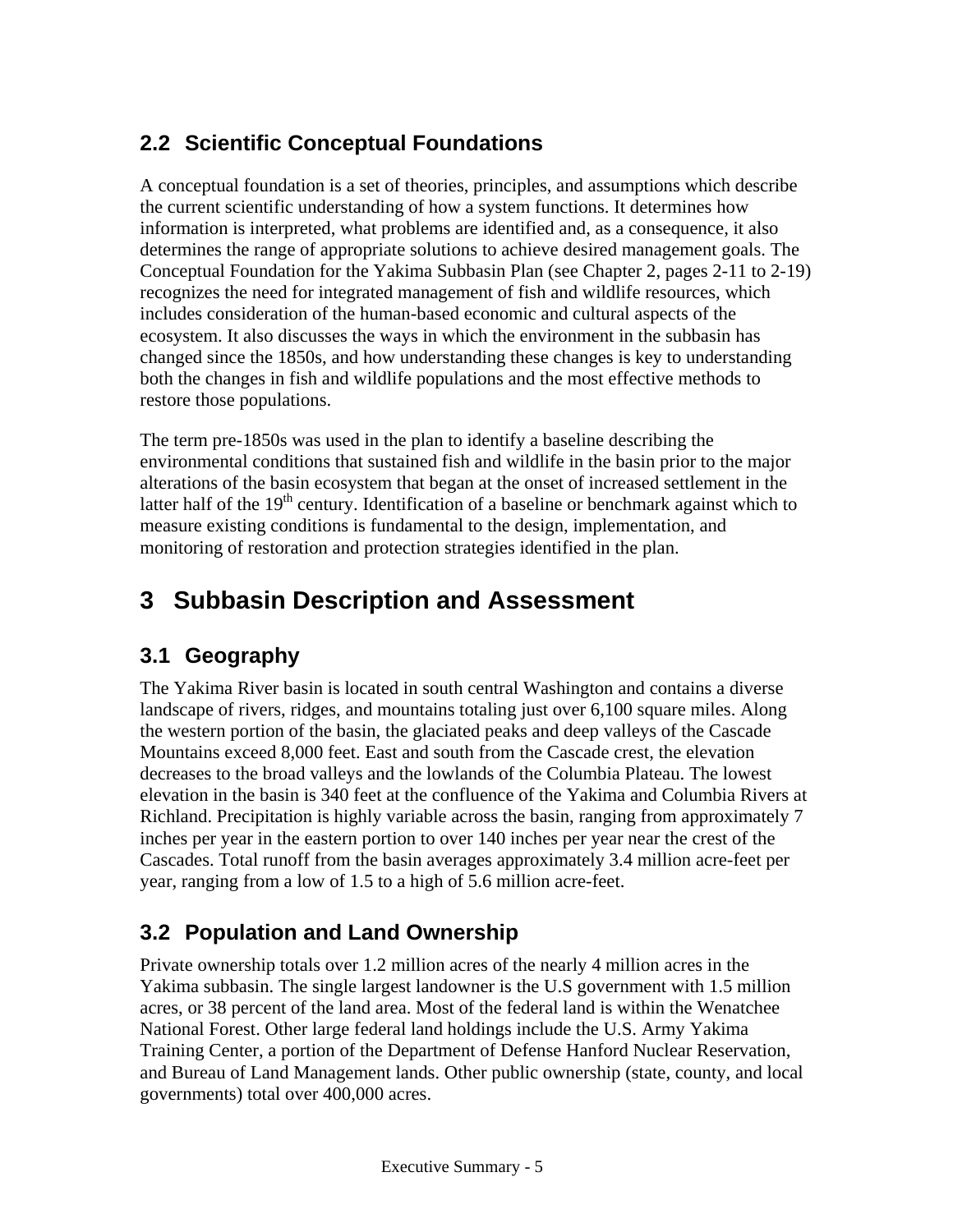The entire Yakima Basin lies within areas either ceded to the United States by the Yakama Nation or areas reserved for the use of the Yakama Nation. The Yakama Reservation occupies about 40 percent of Yakima County and about 15 percent of the basin.

The basin's population is projected to increase about 45 percent by 2020. Most of the growth is anticipated to occur in the cities and communities along the river corridor and floodplains, from the city of Cle Elum downstream to the confluence with the Columbia River. Projected population growth in the subbasin will continue to put pressure on natural resources that provide habitat for fish and wildlife. Conversion of land and water resources to uses such as housing, roads, agriculture, industry, commercial development, recreation, energy, and related infrastructure means increased pressure on fish and wildlife habitat.

### **3.3 Water**

Six major reservoirs are located in the subbasin and form the storage component of the federal Yakima Project, managed by the Bureau of Reclamation (Table ES-4) Total storage capacity of all reservoirs is approximately 1.07 million acre feet, total diversions average over 2.5 million acre feet. The construction and operation of the irrigation reservoirs have significantly altered the natural seasonal hydrograph of all downstream reaches of the mainstem and some tributaries.

| <b>Reservoir</b>    | <b>River system</b> | <b>Storage Capacity</b><br>(acre-feet) |
|---------------------|---------------------|----------------------------------------|
| Keechelus Lake      | Upper Yakima        | 157,800                                |
| Kachess Lake        | Upper Yakima        | 239,000                                |
| Cle Elum Lake       | Upper Yakima        | 436,900                                |
| <b>Rimrock Lake</b> | <b>Naches</b>       | 198,000                                |
| <b>Bumping Lake</b> | <b>Naches</b>       | 33,700                                 |
| Clear Lake          | <b>Naches</b>       | 5,300                                  |

**Table ES-4.** Major reservoirs in the Yakima Subbasin.

Historically, the hydrologic cycle in this basin was characterized by extensive and complex exchange of water between the surface, hyporheic (shallow groundwater made up of downwelling surface water) and groundwater zones. Under pre-1850s conditions, vast alluvial flood plains were connected to complex webs of braids and distributary channels. These large hydrological buffers spread and diminished peak flows, promoting infiltration of cold water into the underlying gravels. Side channels and sloughs provided a large area of edge habitat and a variety of thermal and velocity regimes. For salmon and steelhead, these side channel complexes increased productivity, carrying capacity, and life history diversity by providing suitable habitat for all freshwater life stages in close physical proximity.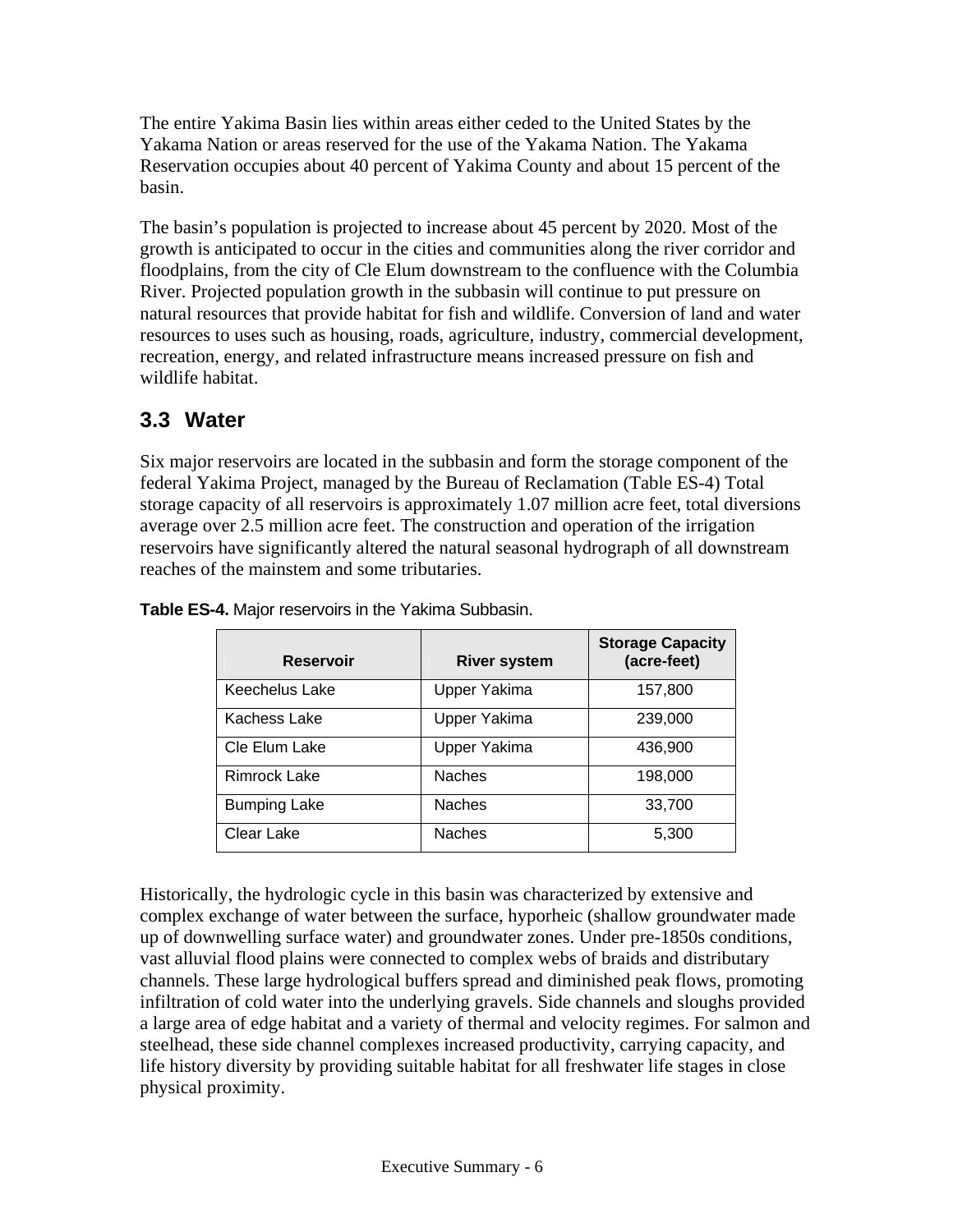### **3.4 Focal Species and Habitats**

The final Subbasin Plan will be a comprehensive strategy for the management of all fish and wildlife in the Yakima Subbasin. To reduce the complexity of dealing with large amounts of information about the hundreds of species in the region, the Plan will concentrate on a few "focal species" that will be used as indicators of overall wildlife and habitat conditions and to characterize and evaluate management actions in the Subbasin. For each focal species, the Plan will provide detailed information about historic and current conditions, why a certain species is considered a good indicator, and known causes of decline if such is the case. Proposed management strategies will then be evaluated by their likely effects on the focal species.

The rationale for focal species selection is: a focal species has special ecological, cultural or legal status and is used to evaluate the health of the ecosystem and the effectiveness of management actions. Criteria used in selecting focal species include, in order of priority a) designation as endangered or threatened under the Endangered Species Act (ESA) of 1973, b) ecological significance c) cultural significance, and d) local significance. Six fish species and 11 wildlife species were chosen as focal species.

### **3.4.1 Fish Focal Species**

The aquatic technical committee identified a number of fish species and stocks that potentially warranted consideration as focal species for subbasin planning purposes. An initial list of eight species/stocks was evaluated by the Yakima Subbasin Fish and Wildlife Planning Board and later narrowed to six species (Table ES-5).

| <b>Focal Species</b>                                       |                   | Steelhead/    | <b>Spring</b>  | Fall           |                | <b>Pacific</b> |  |  |  |
|------------------------------------------------------------|-------------------|---------------|----------------|----------------|----------------|----------------|--|--|--|
| <b>Criteria</b>                                            | <b>Bull trout</b> | Rainbow trout | <b>Chinook</b> | <b>Chinook</b> | <b>Sockeye</b> | Lamprey        |  |  |  |
| <b>ESA Status</b>                                          | Threatenedl       | Threatened    | None           | None           | None*          | None           |  |  |  |
| Has Ecological Significance                                | Yes               | Yes           | Yes            | Yes            | Yes            | Yes            |  |  |  |
| Has Cultural Significance                                  |                   | Yes           | Yes            | Yes            | Yes            | Yes            |  |  |  |
| Anadromous and/or<br>Resident                              | R                 | A and R       | A              | A              | Α              | A              |  |  |  |
| * Sockeye were extirpated from the Yakima Subbasin ca 1920 |                   |               |                |                |                |                |  |  |  |

**Table ES-5.** Fish Focal Species and Their Selection

Yakima Basin **bull trout** populations were listed as threatened under the ESA, effective 10 July 1998. Nine distinct bull trout stocks have been identified in the Yakima Basin by WDFW. Of these nine stocks, six are classified as "Critical," one as "Depressed," one as "Healthy," and one as "Unknown".

**Spring chinook** populations have been dramatically reduced from pre-1850s abundance levels. Introductions of spring chinook from the Cle Elum Supplementation and Research Facility (CERSF) have increased the abundance of spawning fish in the Upper Yakima spring chinook population.

**Fall chinook** populations have also been dramatically reduced from pre-1850s abundance levels. There are two genetically distinct stocks recognized in the Yakima Basin. The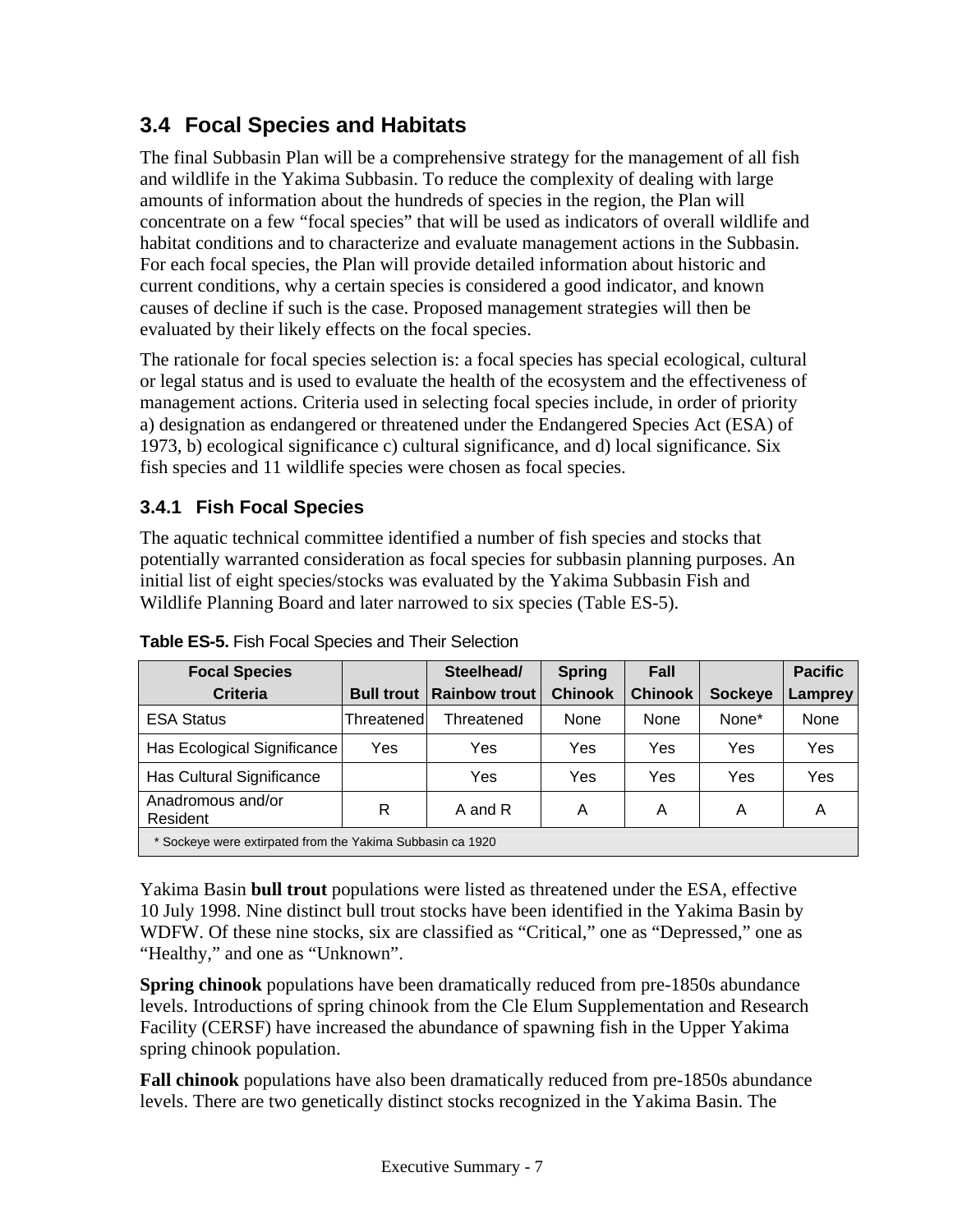mainstem stock is found throughout the lower Yakima River (roughly the lower 100 miles), and a stock is endemic to the Marion Drain, a man-made drainage ditch for the Wapato Irrigation Project (WIP). Environmental conditions have changed since the early 1930s, which has resulted in decreased production of fall chinook and a shift in juvenile out-migration shifting to earlier in the year.

**Steelhead and rainbow trout** are widely but thinly distributed across the Yakima Basin and have been dramatically reduced from pre-1850s abundance levels. Yakima Basin steelhead were listed as threatened under the ESA, effective 24 May 1999. Production of steelhead within the Yakima Basin is heavily weighted towards Satus and Toppenish Creeks, which have healthy populations. Anadromy in rainbow trout populations, and the overall size of the population in the Upper Yakima River is presently much decreased from historic levels.

The historical total run size of Yakima River **sockeye** salmon has been estimated at either 100,000 or 200,000. Sockeye were extirpated following the completion of impassible storage dams below all natural rearing lakes in the late teens and early 1920s. Because sockeye salmon were extirpated from the Yakima Subbasin so long ago, little is known about genetic or life history variation that may have occurred in individual stocks or populations.

**Pacific lamprey**, once an important food source for Native Americans in the subbasin, is a Washington State species of concern and is under consideration for ESA listing by USFWS. They are currently found in the mainstem Yakima and Naches Rivers, but fewer than 15 have been observed in the Yakima system since 1992.

### **3.4.2 Focal Wildlife Habitats and Species**

Because of the large number of wildlife species and habitats in the subbasin, the subbasin wildlife assessment focuses on specific focal habitats as well as focal species. Focal habitats were selected based on the amount of decline and sensitivity of the habitat to alteration or destruction. Planners also felt that these habitats are ecologically important for healthy fish and wildlife populations. Focal species were selected because of their status as listed as threatened and endangered at either the federal or state level, cultural significance, and/or their value as indicators of overall habitat conditions. The selection criteria for focal habitats and species are shown in Table ES-6 and ES-7.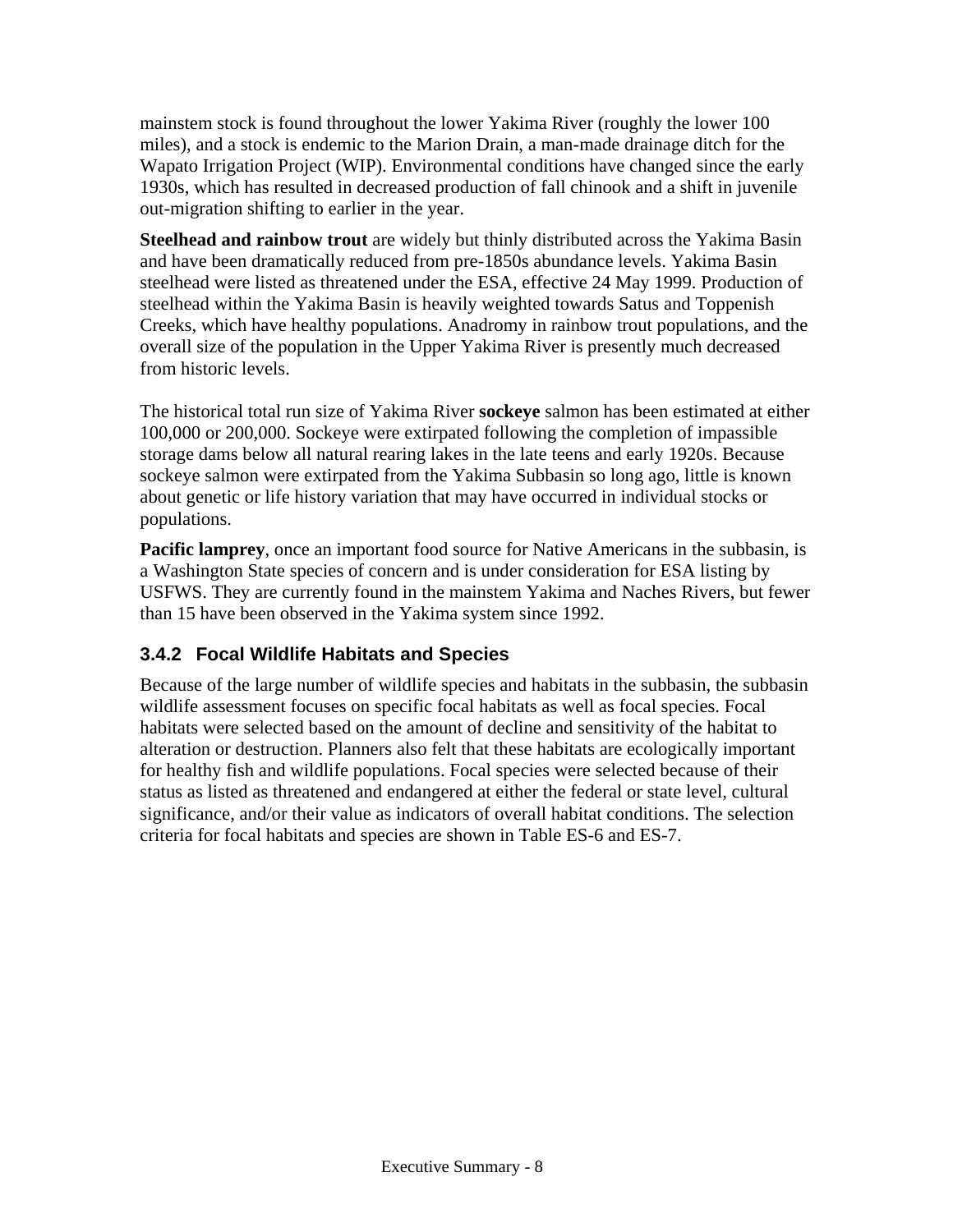| <b>Common Name</b>                                                                                                                                   | <b>Focal Habitat</b>                             | Status*        |              | <b>Native</b>  | PHS <sup>**</sup> | <b>Partners in</b> | Game           |  |  |
|------------------------------------------------------------------------------------------------------------------------------------------------------|--------------------------------------------------|----------------|--------------|----------------|-------------------|--------------------|----------------|--|--|
|                                                                                                                                                      |                                                  | <b>Federal</b> | <b>State</b> | <b>Species</b> |                   | <b>Flight</b>      | <b>Species</b> |  |  |
| Western Toad                                                                                                                                         | <b>Montane Coniferous</b><br>Wetlands            | <b>SC</b>      | C            | Yes            | <b>Yes</b>        | <b>No</b>          | No             |  |  |
| Sandhill Crane                                                                                                                                       |                                                  |                | Е            | <b>Yes</b>     | Yes               | No.                | No.            |  |  |
| White-headed<br>Woodpecker                                                                                                                           | Ponderosa Pine /<br>Oregon White Oak             |                | C            | Yes            | Yes               | Yes                | No.            |  |  |
| Lewis' Woodpecker                                                                                                                                    |                                                  |                | C            | <b>Yes</b>     | Yes               | Yes                | No             |  |  |
| <b>Western Gray Squirrel</b>                                                                                                                         |                                                  | <b>SC</b>      | T            | Yes            | Yes               | No.                | No.            |  |  |
| Mule Deer                                                                                                                                            | Interior (Eastside)<br>Grassland<br>Shrub steppe |                |              | Yes            | <b>Yes</b>        | No                 | Yes            |  |  |
| Sage Grouse                                                                                                                                          |                                                  | C              | T            | <b>Yes</b>     | <b>Yes</b>        | No                 | No             |  |  |
| <b>Brewer's Sparrow</b>                                                                                                                              |                                                  |                |              | Yes            | No.               | <b>Yes</b>         | No.            |  |  |
| <b>Yellow Warbler</b>                                                                                                                                | Eastside (Interior)<br>Riparian Wetland          |                |              | <b>Yes</b>     | No.               | No.                | No.            |  |  |
| Mallard                                                                                                                                              |                                                  |                |              | <b>Yes</b>     | No.               | No                 | Yes            |  |  |
| American Beaver                                                                                                                                      | <b>Numerous Habitats</b>                         |                |              | Yes            | No.               | No.                | Yes            |  |  |
| * C = Candidate; SC = Species of Concern; T = Threatened; E = Endangered<br>** Priority Habitat Species (Washington Department of Fish and Wildlife) |                                                  |                |              |                |                   |                    |                |  |  |

**Table ES-6.** Focal species selection matrix for the Yakima Subbasin Plan.

#### **Montane Coniferous Wetlands**

Historically the Yakima subbasin contained significant amounts of this habitat, but the effects of roads and road drainage have significantly degraded large areas. A variety of wildlife is dependent upon this habitat. Western toads, now uncommon in much of their former range, depend on montane coniferous wetlands for breeding. Sandhill cranes occupy breeding territories in wetlands adjacent to riverine systems, closed drainage basins at the base of desert mountain ranges, and isolated mountain meadows. Sandhill cranes are listed as endangered by the State of Washington.

#### **Ponderosa Pine/Oregon White Oak**

Ponderosa pine/Oregon white oak habitat has experienced the strongest declines and degradation of any habitat type. The wildlife communities have suffered from the reductions of dead standing trees (snags), and old-growth forest conditions. Fire suppression has led to dense forest stands, while harvest has removed the largest trees. The white-headed woodpecker and western gray squirrel are dependant upon large cone bearing pines, particularly in winter. White-headed woodpeckers use large ponderosa pine snags for nesting. Western gray squirrels use large pines and Oregon white oaks for important life stages, such as nesting and feeding.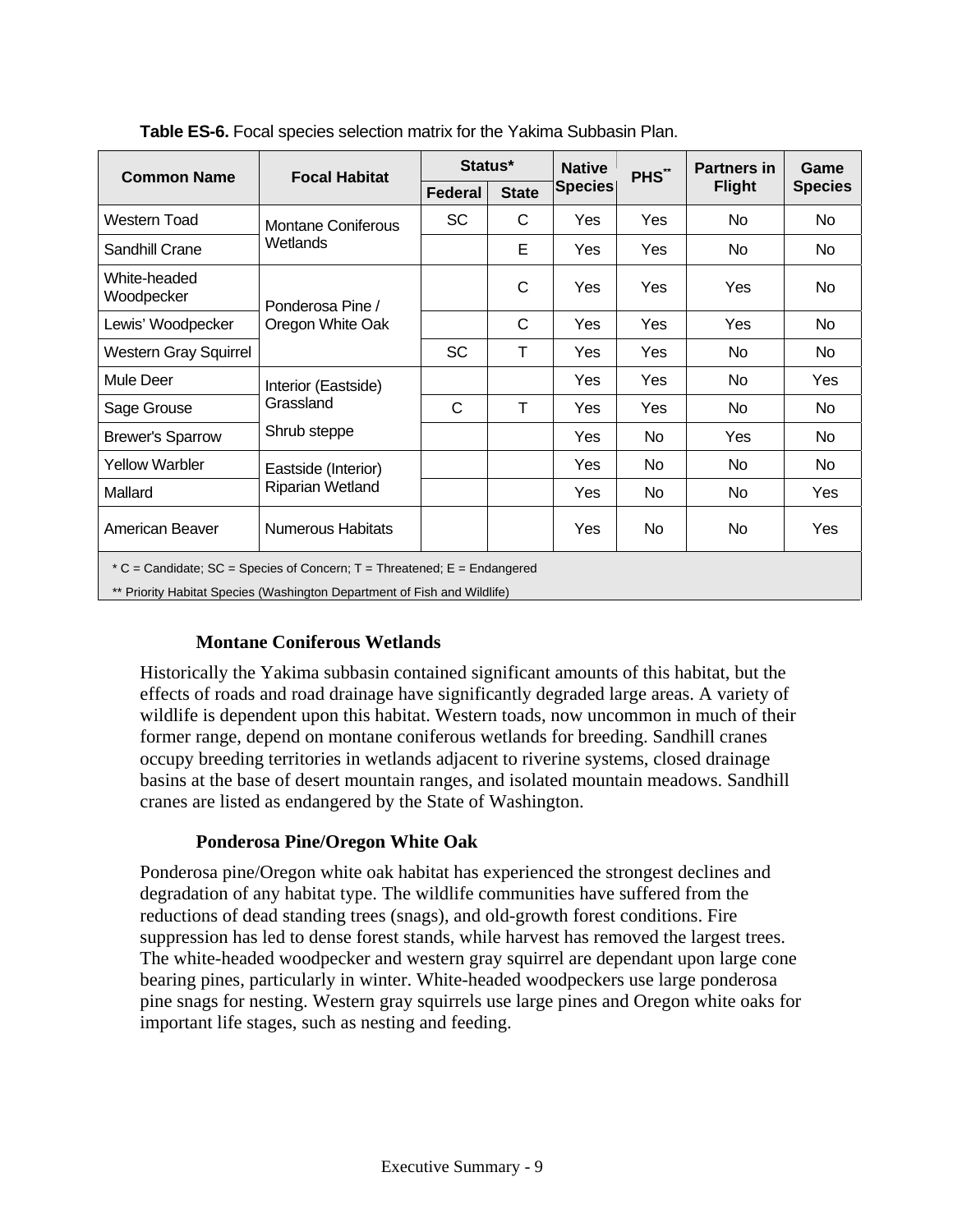#### **Shrub Steppe/ Interior Grasslands**

It has been estimated that only 40 percent remains of the roughly 10.4 million acres of shrub-steppe that once existed in Washington prior to the 1850s. This has substantially reduced the amount of habitat available for shrub steppe-associated wildlife. The greater sage grouse requires large landscapes for cover and forage. Bunchgrasses conceal nests and provide cover for broods. Pre-nesting hens and young chicks consume forbs and associated insects. The Brewer's sparrow needs dense sagebrush for nesting and postfledging success. Although they do not require large landscapes typically associated with sage grouse, breeding success has been shown to decrease as patch size decreases. Mule deer utilize forests in the summer and migrate to grassland and shrub steppe habitat in fall and winter. They depend on a variety of native shrubs, forbs, and grasses.

#### **Interior Riparian**

Riparian areas support a high diversity of fish and wildlife. They also have intrinsic values related to aesthetics, flood control, and water purification. Fish and wildlife are provided with breeding habitat, movement corridors and seasonal ranges. The yellow warbler, mallard duck, and American beaver represent key attributes related to the health of this focal habitat. The yellow warbler represents the shrub component, while the mallard represents the wetland, side channel and associated floodplain grassland components. Beavers play an important part representing the hydrologic, forest and vegetation components. Land use practices, such as, roads, dams, and agriculture, remove important riparian vegetation while also affecting the structural and functional diversity of riparian habitat.

## **4 Management Plan**

### **4.1 Limiting Factors, Biological Objectives, and Strategies**

*The Technical Guide for Subbasin Planners* recommends that the Management Plan contain Biological Objectives and Strategies to meet those Objectives. Biological Objectives should:

- Be consistent with basin-level visions, objectives, and strategies adopted in the program.
- Be based on the subbasin assessment and resulting working hypothesis.
- Be consistent with legal rights and obligations of fish and wildlife agencies and tribes with jurisdiction over fish and wildlife in the subbasin, and agreed upon by co-managers in the subbasin. Where there are disagreements among co-managers that translate into differing biological objectives, the differences and the alternative biological objectives should be fully presented.
- Be complementary to programs of tribal, state and federal land or water quality agencies in the subbasin.
- Be consistent with the Endangered Species Act recovery goals and Clean Water Act requirements as fully as possible.
- Be quantitative and have measurable outcomes.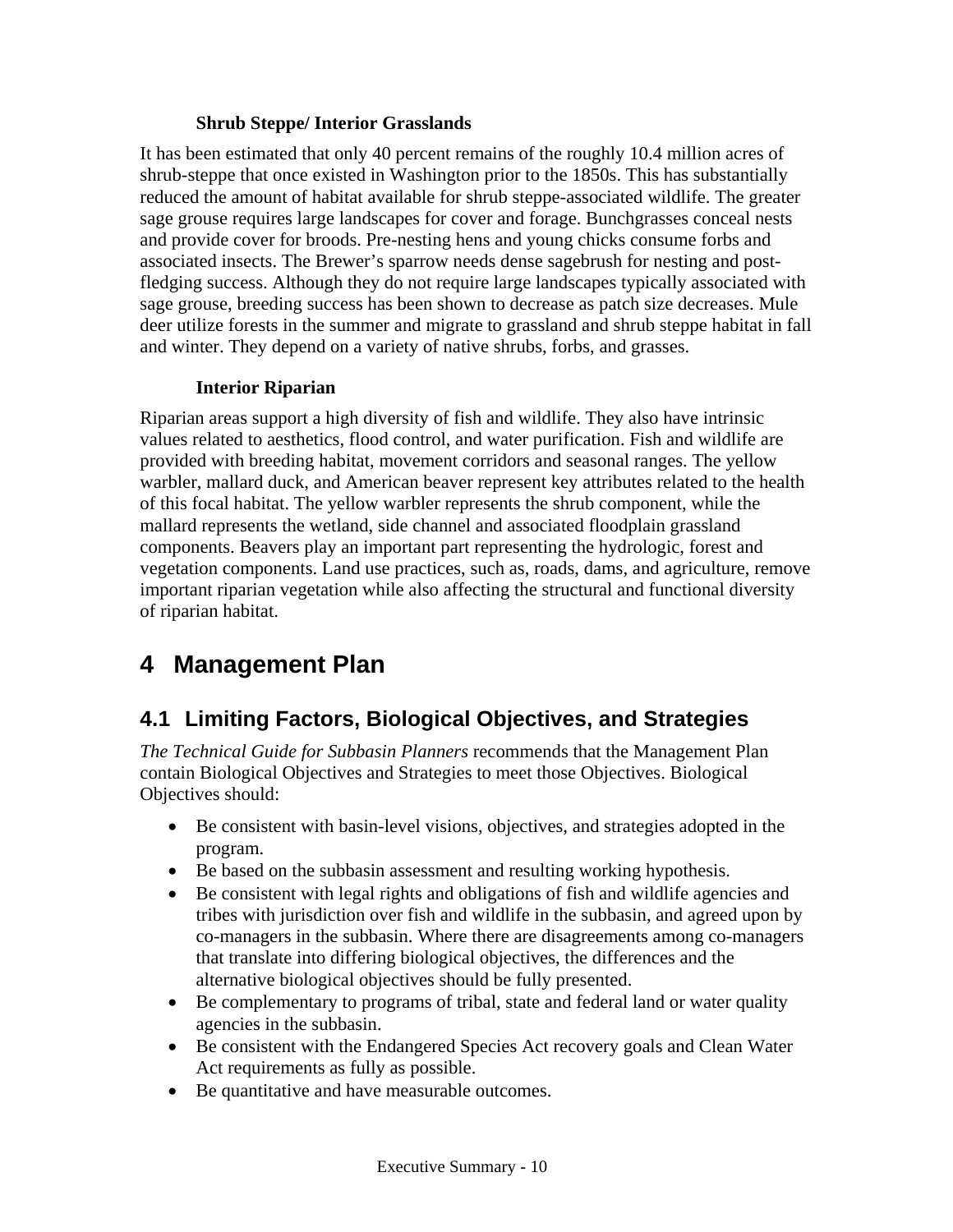Strategies must:

- Explain the linkage of the strategies to the subbasin biological objectives, vision and the subbasin assessment Explain how and why the strategies presented were selected over other alternative strategies (e.g. passive restoration strategies v. intervention strategies)
- Describe a proposed sequence and prioritization of strategies
- If necessary, describe additional steps required to compile more complete or detailed assessment

The Management Plan strategies are based upon the Key Findings that are identified in the Assessment chapter, and the Working Hypotheses that are proposed as the causes of these observed conditions. Each Key Finding and Working Hypothesis is listed along with its level of confidence and an estimate of the significance of the impact of the key finding upon focal species or the ecosystem. The Key Finding and Working Hypotheses are then matched with Biological Objectives, which then lead to short and long-term strategies intended to eliminate or mitigate undesirable conditions, or protect and improve desirable conditions. The sections below present an abbreviated version of the major key findings and strategies from the Subbasin Plan.

### **4.2 Major Key Findings and Management Strategies**

#### **4.2.1 Aquatic Habitats**

The loss of floodplain habitat, especially side channels and springs adjacent to the mainstem Naches and Yakima rivers, were identified as a significant limiting factor for the productivity of aquatic habitat in the subbasin. Actions to reverse this habitat loss are to relocate infrastructure (where possible) to allow natural processes to operate and reconnection of side channels by removal of obstructions. Artificial channels should be constructed where current conditions allow.

Riparian zone (the area adjacent to the river which is influenced by the river itself) problems include lack of shade and large woody debris (LWD), bank instability, and the inability of black cottonwood to reproduce under existing flow regimes. The Subbasin Plan calls for restoration of riparian zones and reduction of chronic bed instability through revegetation, introduction of LWD, protection of riparian areas by purchase or easement, improved riparian area management, and restoration of natural flow regime.

Channel confinement by levees, bridges and roads leads to altered floodplain functions and habitat loss. Multi-jurisdictional floodplain restoration and flood hazard reduction projects are necessary to reconnect floodplain side channels and to restore "unmanaged" or natural floodplain habitats.

The presence of reservoirs in the system has reduced peak flows and may have either increased or decreased energy available for sediment transport. The effect the natural glacial lakes had on flow and other attributes such as temperature is not well understood, and therefore we do not have accurate guides to pre-1850s conditions. Characterizations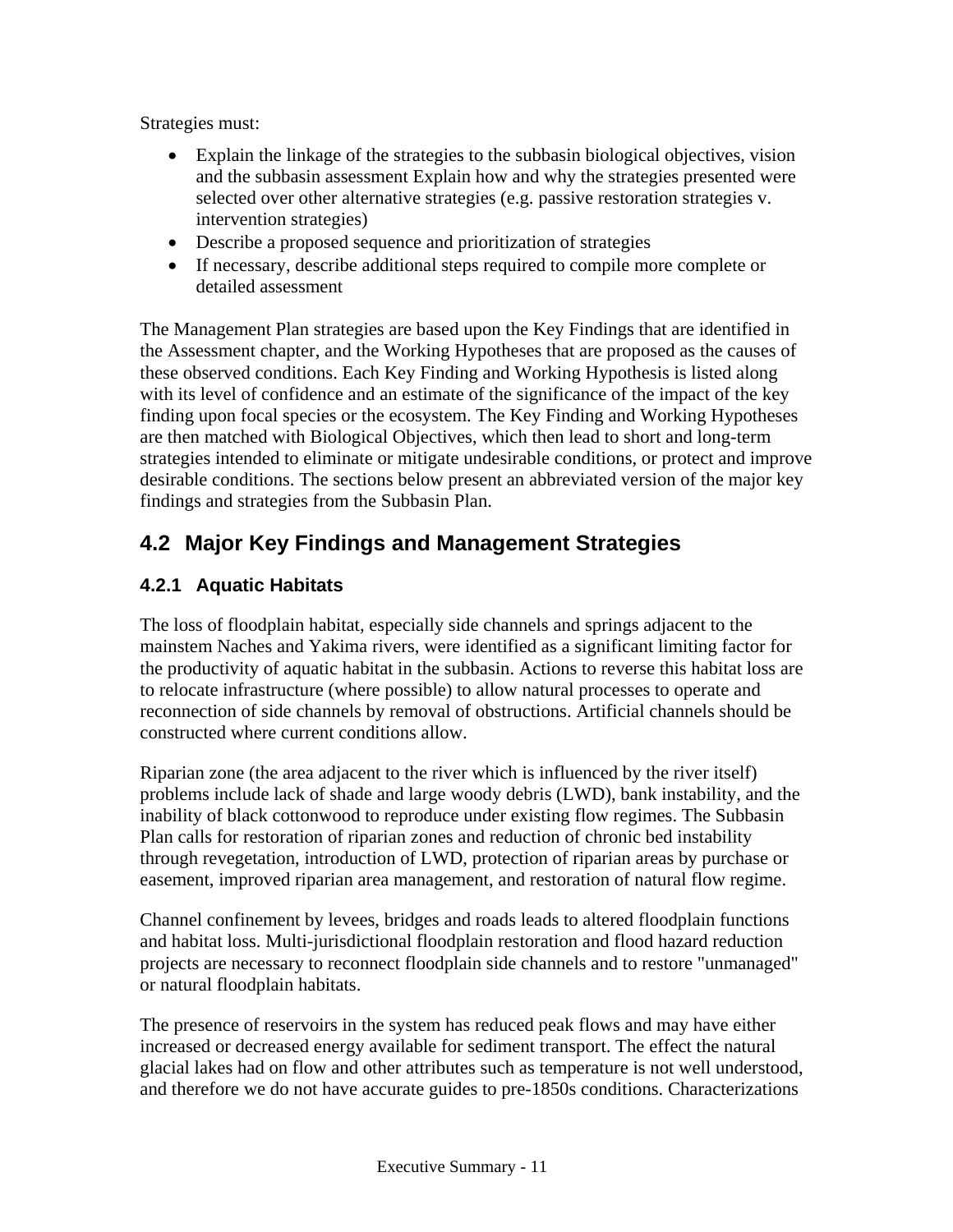of the pre-1850s flow regimes are important for evaluation of how system function has changed, and how those changes have affected fish and wildlife populations. An objective is to find or create a new model to simulate the physical, chemical, thermal effects of lakes in the pre-1850s environment so that we can better understand the difference between current conditions and conditions that existed before the lakes were dammed.

Altered flows of water, sediment and water temperature changes (mostly summer increases) severely reduce the quantity and quality of aquatic habitats. The Plan contains objectives to replicate basin wide temperature variability by returning the timing and quantity of river flow to a more natural state. This restoration of a normative flow regime can be accomplished by the purchase, transfer, or lease of water rights; changes in flow management, conservation; and increased natural and artificial storage.

There is a high predation risk for juvenile salmonids in the Subbasin. To reduce the effect of elevated predation it is recommended to increase the number of spawning fish in the Yakima Subbasin, reduce populations of smallmouth bass in the lower Yakima River, improve cover and off channel habitats, and implement further control on predator populations in mainstem reservoirs.

Passage barriers and unscreened diversions and pumps have significant negative effects on salmon productivity. Related objectives of the plan are to improve passage and design of irrigation diversions to allow fish and sediment to pass through diversion points. The strategies recommended are to reduce or eliminate operational spill to tributaries during migration periods, increase irrigation efficiency, relocate or consolidate existing structures, replace or rebuild existing diversion dams, move or consolidate diversions, and provide pump screens to landowners.

Kachess, Kecheelus, Cle Elum and Bumping Dams block passage for sockeye and bull trout and Tieton Dam blocks passage for bull trout. A high priority objective is to restore passage to at least one dam by 2007, possibly through various fish passage options such as ladders, trap and haul, and modification of outlets for downstream passage.

### **4.2.2 Key Findings for Fish Focal Species**

**Spring chinook** populations have been dramatically reduced from pre-1850s abundance levels. An important objective in the plan is to restore spring chinook population abundance, productivity and spatial distribution to viable, harvestable and sustainable levels over the next 30 years. This will require research on habitat restoration and population management activities such as harvest management and hatchery supplementation. Habitat improvements, especially side channel reconnection, should be concentrated in middle and lower alluvial floodplains

**Fall chinook** populations have been dramatically reduced from pre-1850s abundance levels. To increase Tribal and sport harvest opportunities there should be an annual release of 1.8 million out-of-basin acclimated hatchery smolt releases from the Prosser Hatchery.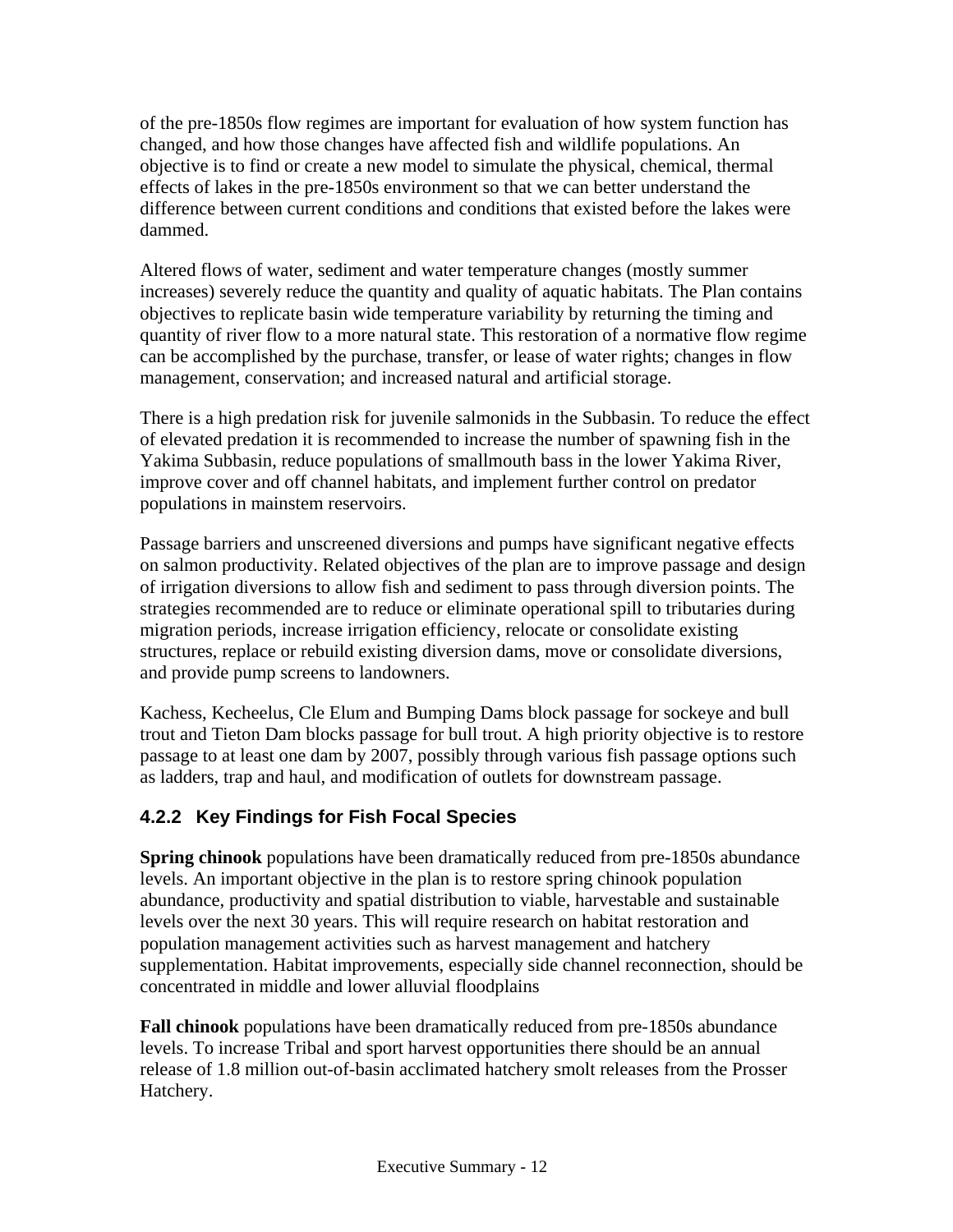Extirpation of **sockeye salmon** from the Yakima Subbasin has reduced the productivity of the watershed and ecosystem as a whole, and eliminated a significant source of commercial and subsistence harvest. The Plan contains an Objective to reintroduce sockeye to two reservoir systems by 2015, and to establish self-sustaining populations by 2030. The first steps are to study the feasibility of this objective and perform initial studies on closely related sockeye stocks. This will also require study of the potential to establish passage at the dams, and the development of appropriate broodstock with which to establish the population.

**Steelhead** populations have been reduced from pre-1850s abundance levels because of habitat loss and alteration and changes in the biotic community. These factors have reduced habitat suitability, which in turn has reduced productivity, abundance, and spatial distribution of the species. To increase the abundance, productivity, and genetic diversity (and therefore stability), of the species it is recommended to increase distribution of healthy steelhead populations in areas that are currently suitable but inaccessible, such as Cowiche Creek and possibly Taneum Creek, and improve habitat in those areas currently accessible but of low quality. Steelhead population should be monitored for abundance, distribution, and genetic diversity.

Steelhead abundance and productivity have also been reduced due to a severe reduction in repeat spawning. To increase the number of repeat spawning steelhead in Yakima Subbasin, collect spawned out steelhead kelts and 1) recondition these kelts for release in the subbasin for natural spawning, and/or 2) transport kelts below the Columbia River dams to increase repeat spawning.

Population levels of **Pacific lamprey** have been dramatically reduced from pre-1850s levels. Improve passage and study specific habitat relationships for lamprey.

Management of reservoir water levels can create obstructions to tributary access for **bull trout** spawning migrations. The plan objective is to allow unimpeded access of bull trout to spawning areas. It will be necessary to study methods for the construction of permanent channels or paths and monitoring of conditions so that migration can be maintained. In the short term, trapping and hauling of spawning bull trout may be beneficial.

Bull trout have reduced population viability due to competition and interbreeding with brook trout. The plan recommends eliminating brook trout from presently occupied or suitable bull trout habitat and the termination of brook trout stocking within the subbasin.

### **4.2.3 Focal Wildlife Habitats and Species**

Altered fire frequencies, poor grazing practices, invasive weed species, and human development (agriculture and urban) in **shrub steppe** has caused habitat fragmentation, isolation of wildlife populations, and local species extirpations. Small blocks of native shrub steppe have lost functionality and species diversity. The recommended strategy to reduce this fragmentation is to assess key connectivity areas, acquire easements or fee title from interested landowners in targeted areas, and cooperation with landowners, tribes and public agencies on projects. Habitat quality can be improved by improving the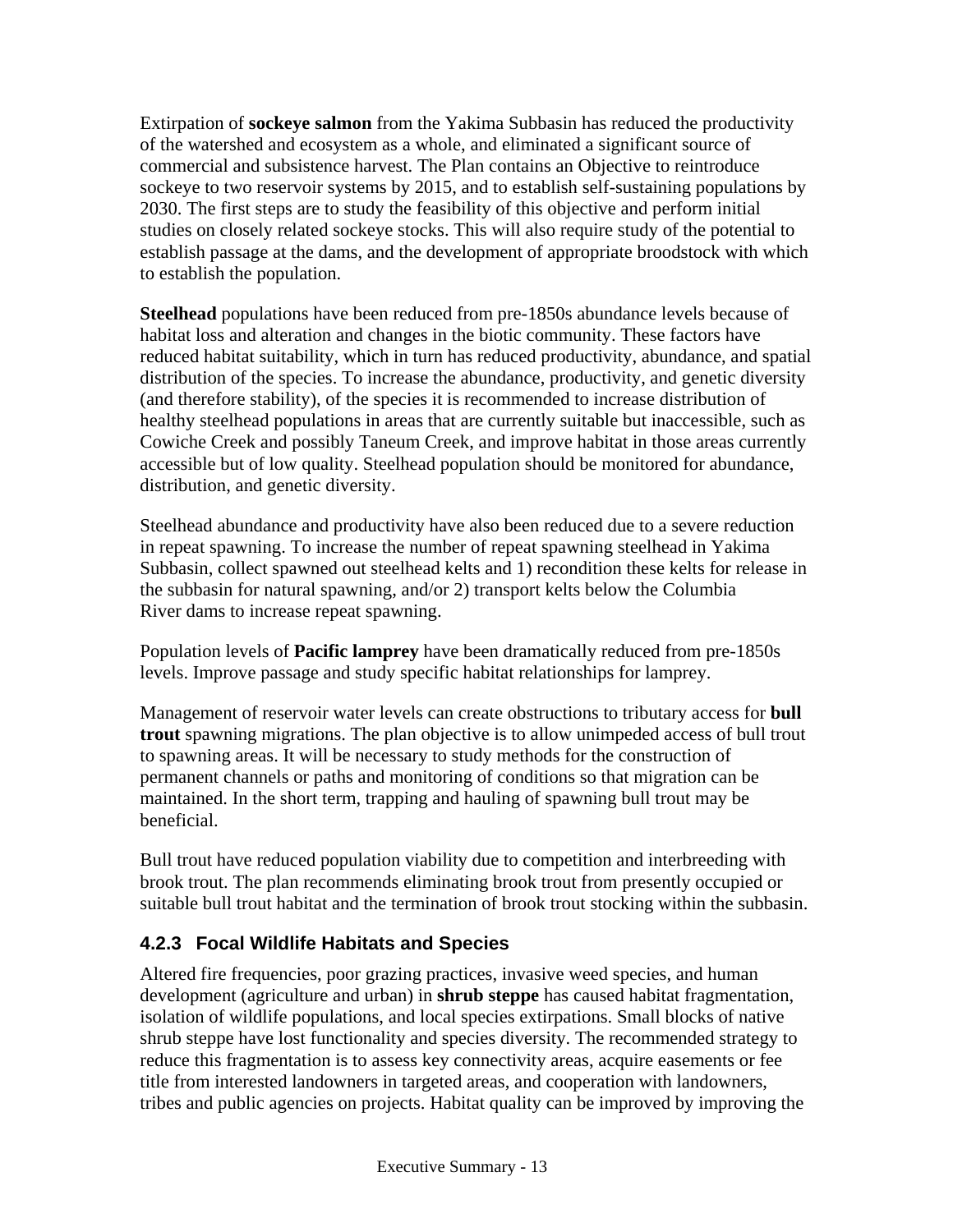ability to control fires, prioritizing weed control areas, and implementing native plant restoration.

**Riparian wetlands** have been lost on a large scale because floodplain habitats have been converted to human uses such as development, irrigated agriculture, pasture, or gravel mining. Loss of riparian wetland habitat structure and hydrology reduce or eliminate ecological function.

The objectives and strategies recommended to restore riparian wetland habitat are essentially the same as those for restoring floodplain habitat for fish. The main objective is to restore ecologically functional floodplains and riparian wetlands by creating adequate hydrological conditions to reconnect habitats in tributary and mainstem floodplain areas by 2015. Strategies to achieve these objectives include immediately implementing protection and restoration activities in important areas, educating landowners in best management practices and means of reducing impacts in focal habitats, purchasing water rights from willing sellers in unregulated tributaries and exploring opportunities for alterations in hydrologic management.

Habitat quality and ecological function in **ponderosa pine/oak woodlands** has been reduced because of altered forest species composition and age structure. Harvest practices have resulted in removal of older stands and large overstory trees across the landscape. Fire suppression has altered stand structures, favoring shade tolerant species and promoting overstocking of stands.

The objectives are to restore functional habitat with an overstory of large Ponderosa pine on ecologically significant portions of focal habitat area by the year 2104, and to restore functional fire regime on a meaningful scale in the Yakima Subbasin by 2020. Strategies to achieve these objectives include identifying areas where thinning and/or prescribed burning would help achieve habitat objectives, increasing the use of prescribed fire on public lands by 100 percent by year 2015, and thinning appropriate stands.

The **montane wetland** habitat suffers from altered plant species composition due to overgrazing, altered fire frequencies, and off-road vehicle use, as well as altered hydrology due to roads, culverts and off-road vehicle use. Disturbance from human presence is also a factor. The plan objectives are to improve vegetative condition of public land meadows by year 2010 and correct the impaired hydrologic functions, especially those occurring in unregulated tributaries. The primary strategies recommended to achieve these objectives include identifying and fencing montane wetlands important to focal species, purchasing grazing leases in identified areas, implementing controlled burns in meadows suffering from tree encroachment, relocating or modifying 50 percent of roads negatively impacting publicly owned montane wetlands, and eliminating vehicular access and campsites in all wetland areas identified as potential sandhill crane habitat.